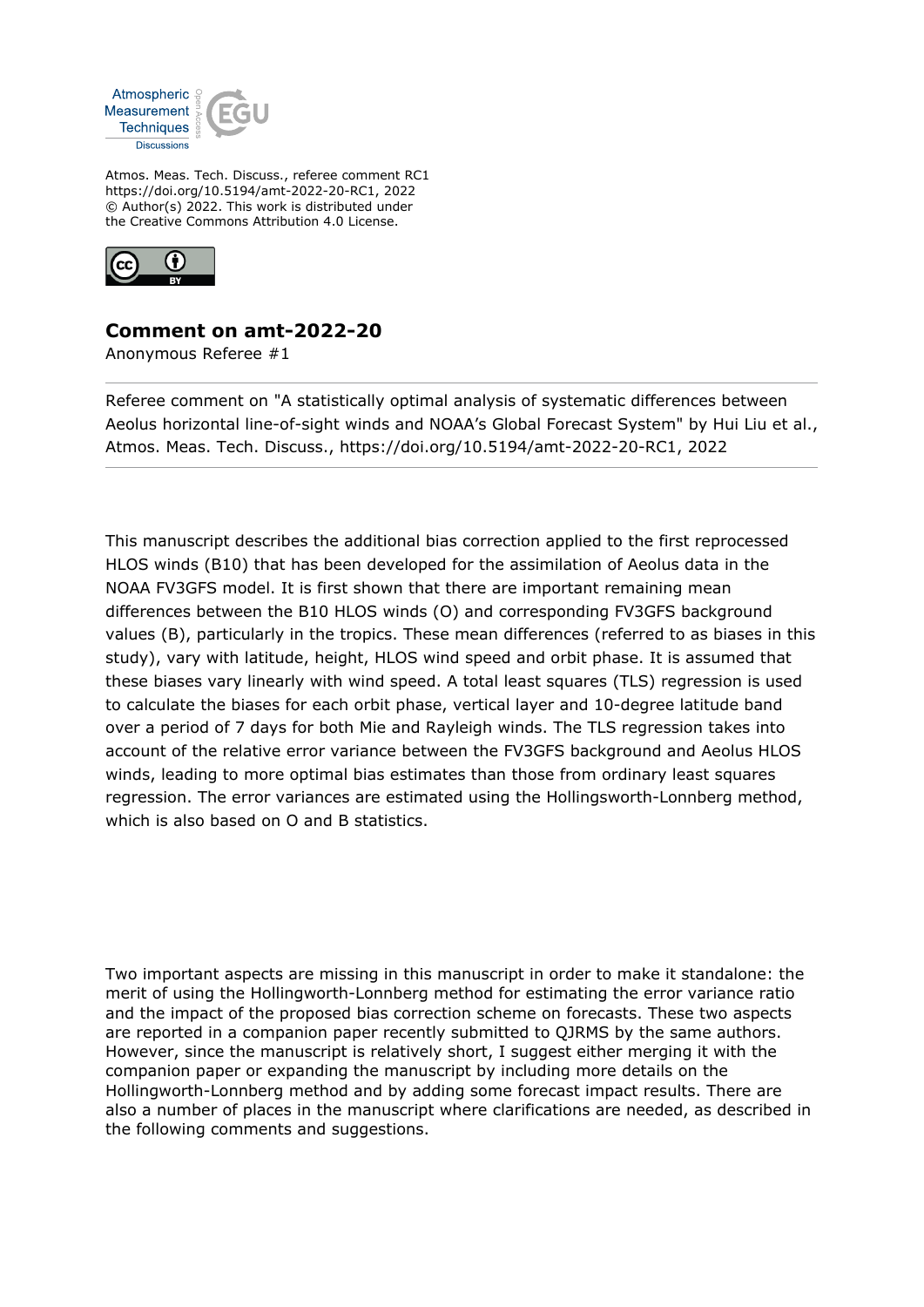Lines 62-65 : '…global NWP models still have larger errors in regions where conventional observations are sparse…' Is this statement based on the difference between analyses or short-range forecasts from different NWP centers? Which type of error is most important in these regions? It is true that '…NWP models evolve towards their own climatology in the absence of observations…'. However, the various geostationary and polar orbiting satellites now provide nearly global coverage of MW and IR radiances in the troposphere and lower stratosphere every 6 hours such that NWP models do not evolve towards their own climatology but towards the analysis largely constrain by the assimilation of satellite radiances and derived products. Please clarify this sentence.

Lines 67-70 : It is not clear what it is shown in Figure 1. In 4D data assimilation systems, such as 4D-Var and 4D-EnVar, the background is a time series of forecast fields over the assimilation window used to calculate O-B at the 'appropriate' observation time. Which forecast lead-time is shown in Figure 1?

Line 79 : The M1 bias correction scheme makes use of the ECMWF O-B distributed over 12-h assimilation windows, not 6-h forecasts. It is true that the use of ECMWF background in the M1 bias correction scheme may have a detrimental effect on the assimilation of Aeolus winds in other NWP systems. However, this effect is expected to be small since the regression (M1 temperatures vs O-B) is made over the globe, not locally.

Lines 83, 96, 104, 136, 295, 300, 324, 419, 432 : The definition of innovation in the meteorological data assimilation field is O-B. Stating 'innovations of observation minus background' is redundant, as well as 'O-B innovations'.

Line 99 : Change Section 0 by Section 2.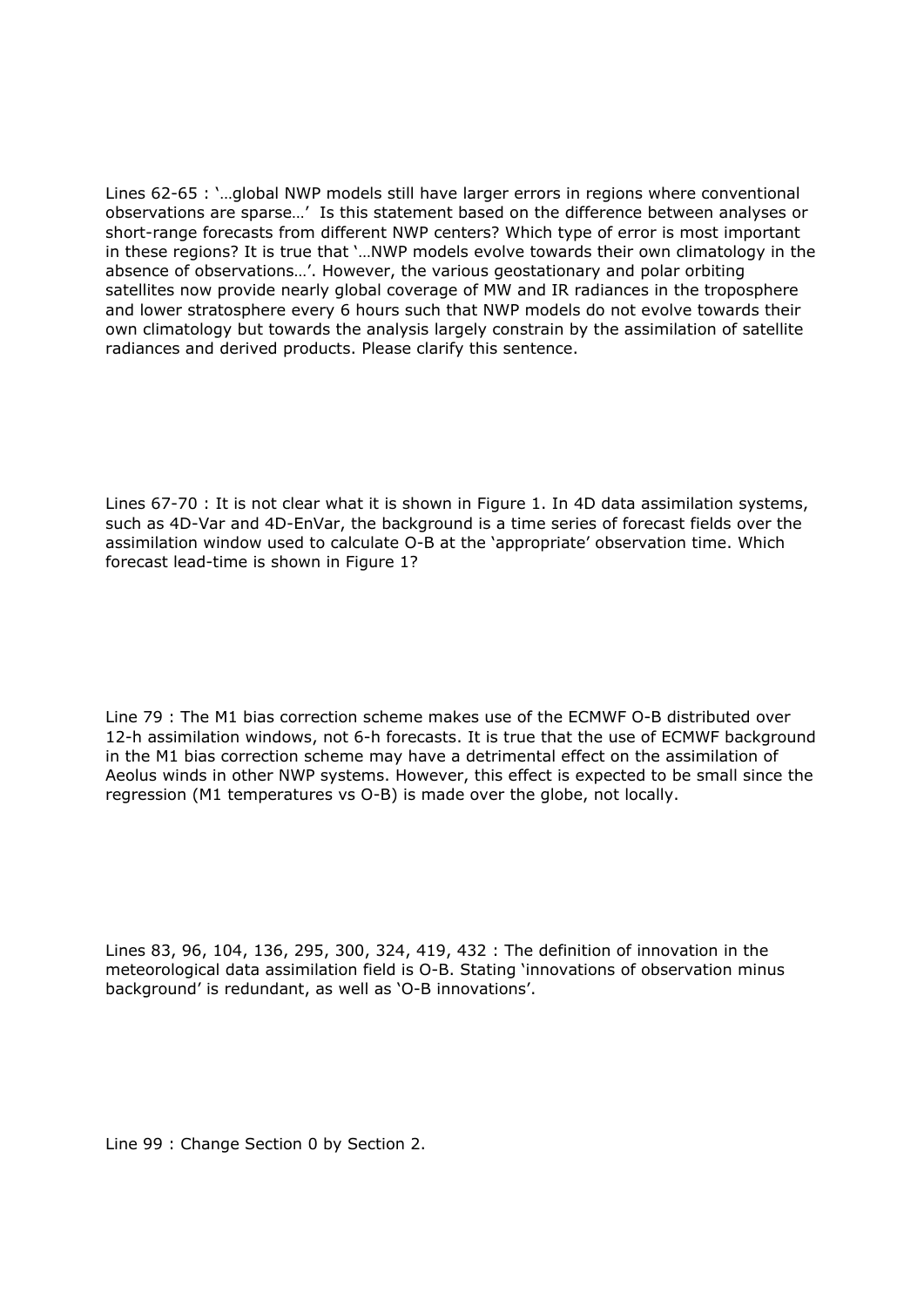Lines 119-124: This paragraph described the quality control applied to the Aeolus winds as recommended by Rennie et al. (2021). It is however not mentioned whether or not an additional quality control (e.g. background check) is applied to remove remaining outliers. Could you elaborate on this?

Line 167-170 : It is assumed in this study that the bias vary linearly with background HLOS wind speed. This is not well justified and needs to be further discussed in this manuscript. For instance, recent work by Marseille et al.(2021) (NWP calibration applied to Aeolus Mie channel winds - Marseille - - Quarterly Journal of the Royal Meteorological Society - Wiley Online Library ) has shown that the bias for the Mie winds is complex and varies nonlinearly with wind speed. In this context, how can a linear model for the HLOS wind bias be justified?

Line 187 : It is true that the OLS regression assumes that the predictors (B, O or (B+O)/2 here) are free of errors. However, the OLS regression cannot be formulated using the same TLS cost function and by setting sigma O or sigma B to zero. Instead of elaborating more on this, I suggest removing this statement since the OLS regression is described in Section 4.

Line 190 : Why are the estimated L2B standard deviation errors for the HLOS winds not used for specifying sigma O?

Lines 192-195 : The HL method also assumes that the innovations are unbiased. How do you proceed to remove the biases in the innovations before applying the HL method to calculate the error variance ratio, which is then used in the TLS regression for estimating the wind-dependent biases?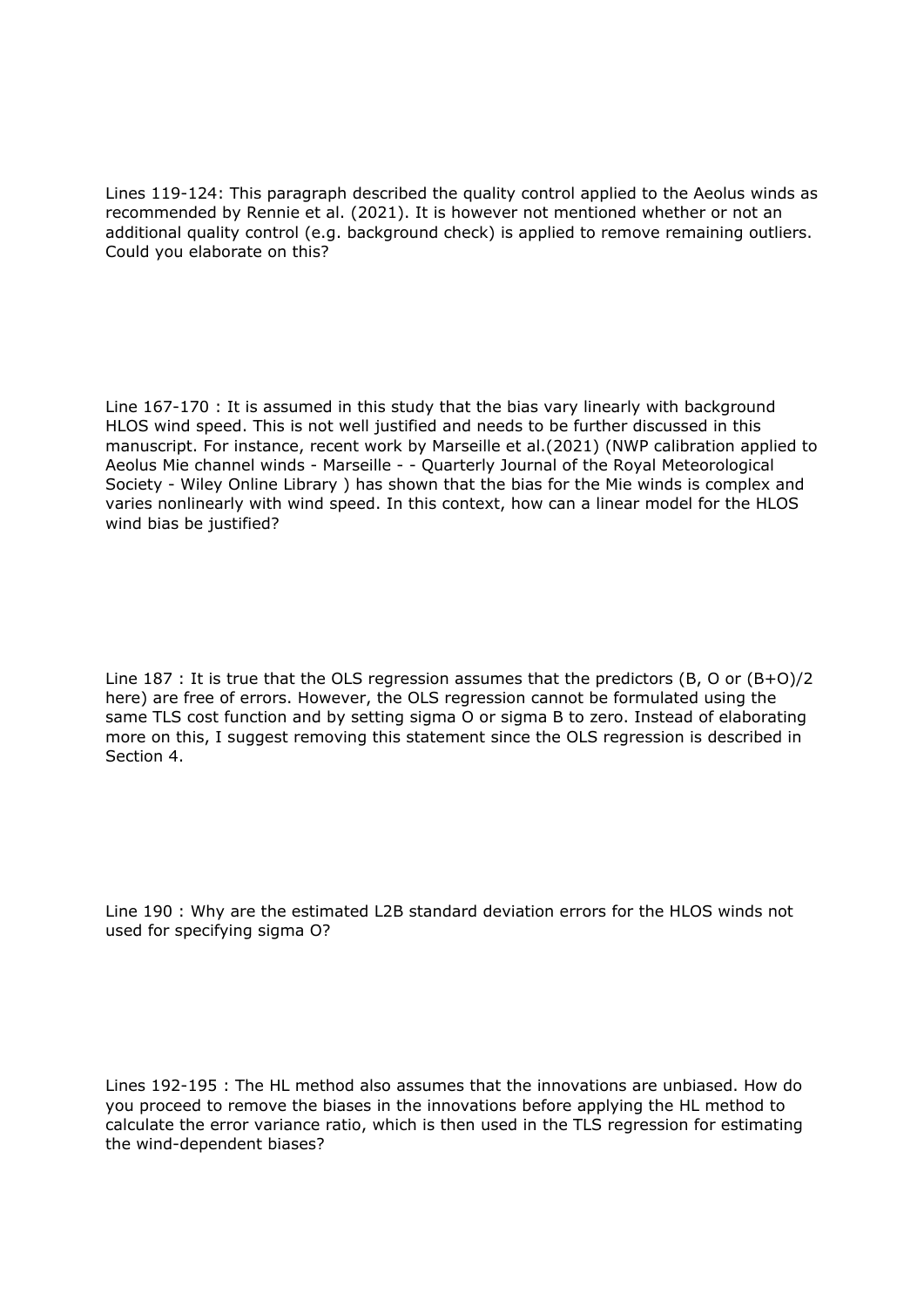Section 2.3 : More details on the HL method are needed in this section if this manuscript is not combined with the companion article by Garrett et al. (2021).

Section 3 : This section describes the variation of the bias estimations with orbit phase, latitude, height and wind speed. However, for each orbit phase, the TLS regression is applied only as a function of vertical layer (Section 3.1) and only as a function of latitude band (Section 3.2). On the other hand, the TLS regression is applied as a function of both latitude band and vertical layer in Section 5 to estimate the bias correction values to be used in the data assimilation experiments. Since TLS regressions are not applied the same way in Sections 3 and 5, how can the results shown in Section 3 be representative of the bias estimates obtained in Section 5? In addition, since the variance ratio vary with height, it is not clear how the TLS regression is calculated in Section 3.2.

Section 4 and Figure 12 : The differences between the TLS and the various OLS regressions are large, although the same linear model is used. Do you have an explanation for that? Moreover, why the biases are underestimated (overestimated) when using FV3GFS background (Aeolus) HLOS winds as predictors?

Section 5 : In the case this manuscript is not merged with the article by Garrett et al. (2021), I suggest adding a paragraph describing the impact of the proposed bias correction scheme on forecasts. This is important aspect to present since the main reason to develop a bias correction scheme is to remove the detrimental effect of biases on forecasts.

Line 360 : Publication year : 2000